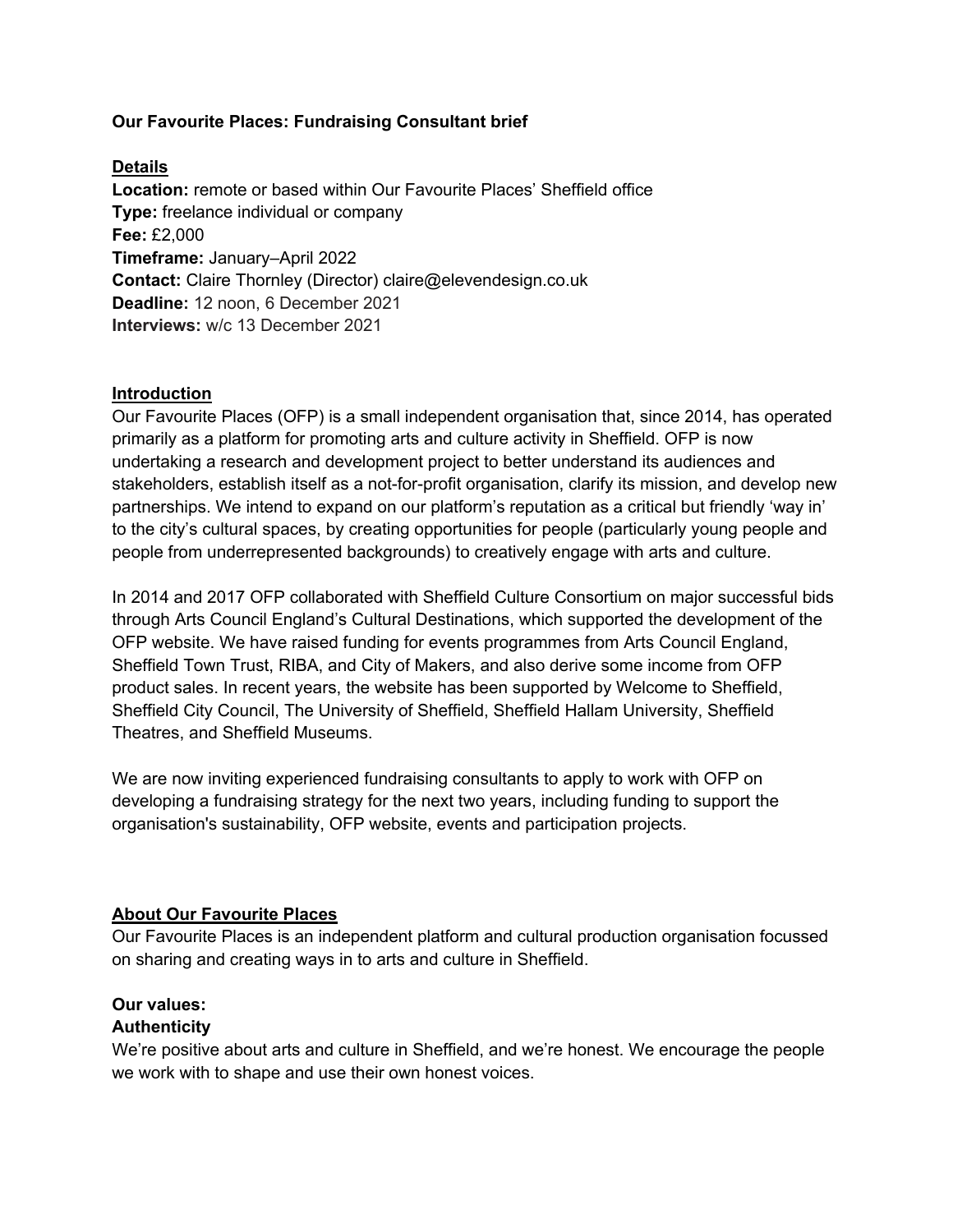# **Creativity**

We champion arts and culture in Sheffield in imaginative ways. We love working with other creative people and organisations to make things happen.

### **Curiosity**

We don't know it all and we're not set in our ways. We're open-minded, and we value input and ideas from a broad range of perspectives, identities and experiences.

## **Opportunity**

We believe in a fairer Sheffield, where everyone is welcome and able to engage with arts and culture in a way that suits them. We strive to be accessible and open to all.

#### **Our aims:**

- Provide a platform for Sheffield-based arts, culture and heritage organisations of all sizes
- Amplify the work of diverse artists and makers from local creative communities
- Represent independent, critical and enthusiastic local voices from all backgrounds
- Raise visibility of the city's combined cultural events and activities among audiences across South Yorkshire and beyond
- Create opportunities for people to engage with and respond to the city through memorable and inspiring cultural experiences and arts activities
- Collaborate with others to share skills, resources and the benefits of the arts
- Contribute to a more accessible and representative creative and cultural industry in **Sheffield**

#### **Our projects:**

#### **Sheffield Culture Guide**

An online platform promoting Sheffield's arts, culture and heritage venues and events. Featuring a culture calendar and map, theatre and exhibition reviews, festival guides, monthly culture picks, videos, and interviews with the creative community.

#### **Photomarathon Sheffield**

A photography adventure for all ages. Encouraging people to look at the city with curiosity and spontaneity. Ending with an exhibition and prizes. Previous editions each year from 2016 to 2019 and a virtual edition in 2020.

#### **Sheffield Modern**

An architecture-inspired arts festival. Combining exhibitions, tours, family-friendly creative workshops, commissions, performances, publications, parties, and more. Previous editions in 2018 and 2019.

#### **Our Favourite Places publications**

A series of city guidebooks, as well as printed tours and maps on themes of public poetry, street art, heritage, architecture, family-friendly attractions, and more.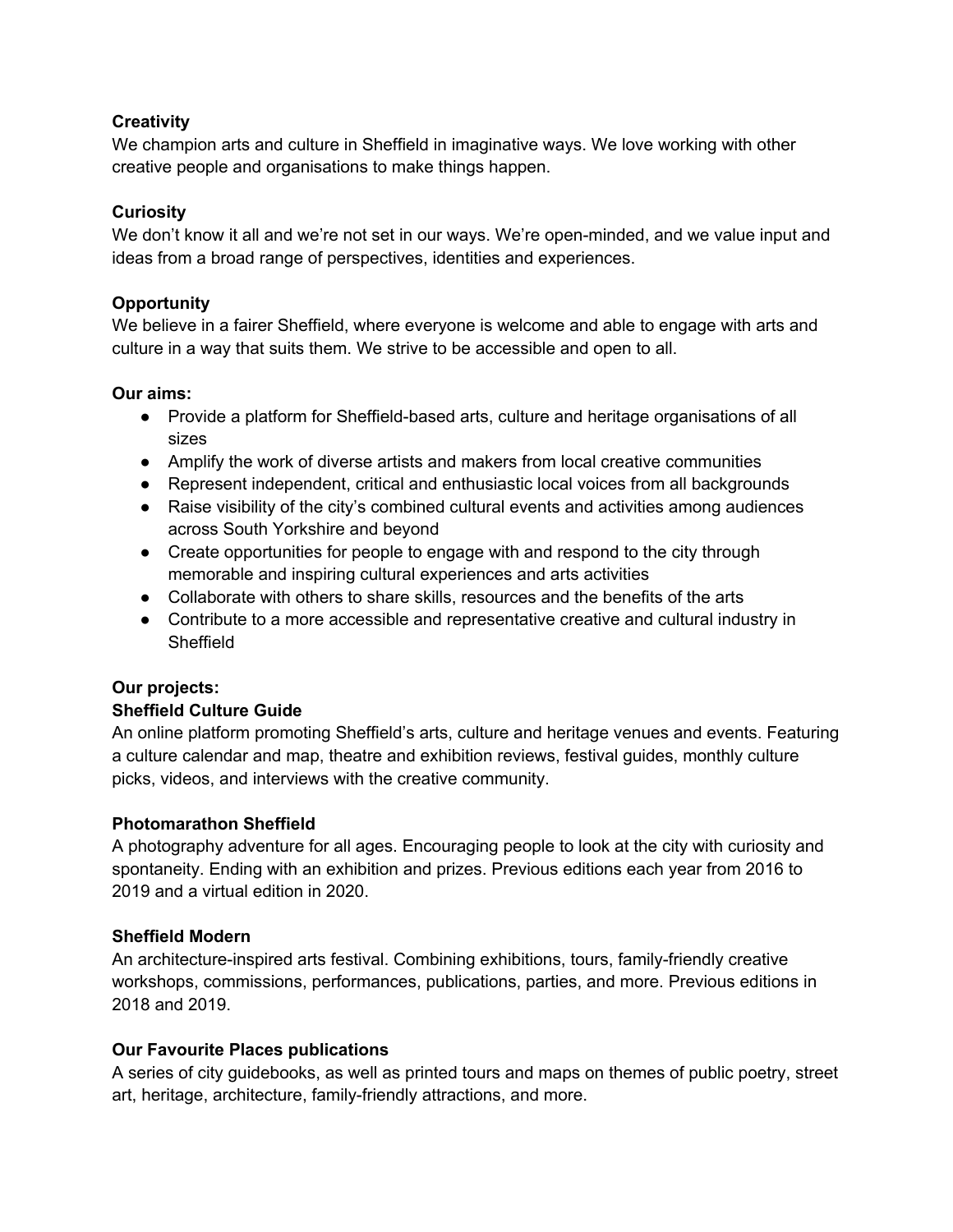# **Purpose of role**

We're seeking a freelance fundraising specialist (individual, organisation or team) to work with OFP on a short-term basis within our R&D project. The aim of this role is to contribute to a new fundraising strategy that will strengthen the organisation going forward, identifying ways for OFP to grow and become more sustainable.

OFP is currently a core team of two working on a part-time basis, alongside a number of freelance contributors. In this role, you'll work closely alongside the small team and in line with OFP's values and objectives, to help shape the future of the organisation.

## **Responsibilities will include:**

- Helping OFP to establish fundraising targets for the next two years in line with its objectives and aspirations
- Sharing best practices with regards to fundraising activities
- Reviewing OFP's initial research into fundraising activity
- Identifying funding bodies and corporates with potential to generate income and sponsorship for OFP, either as core costs or for individual projects
- Drawing on the outcomes of the R&D project to date, including the results of public and sector surveys, to help develop cases for support
- Providing independent advice and support in the development of OFP's new fundraising strategy and business plan
- Contributing to monitoring and evaluation of OFP's R&D project

# **Skills and experience**

The Fundraising Consultant will be expected to have:

- A track record of successful fundraising work and/or consultancy within the cultural sector
- Experience of mentoring or supporting cultural organisations to develop and implement effective fundraising or income generation strategies
- A working knowledge of relevant trusts, funding bodies and grant-making organisations
- Ability to work independently and complete the work within the project timeframe
- Excellent communication skills
- An interest in furthering OFP's values and mission in Sheffield and the wider city region

#### **Budget and timeframe**

The total budget for this work is £2,000. The work will be expected to take place between January and April 2022.